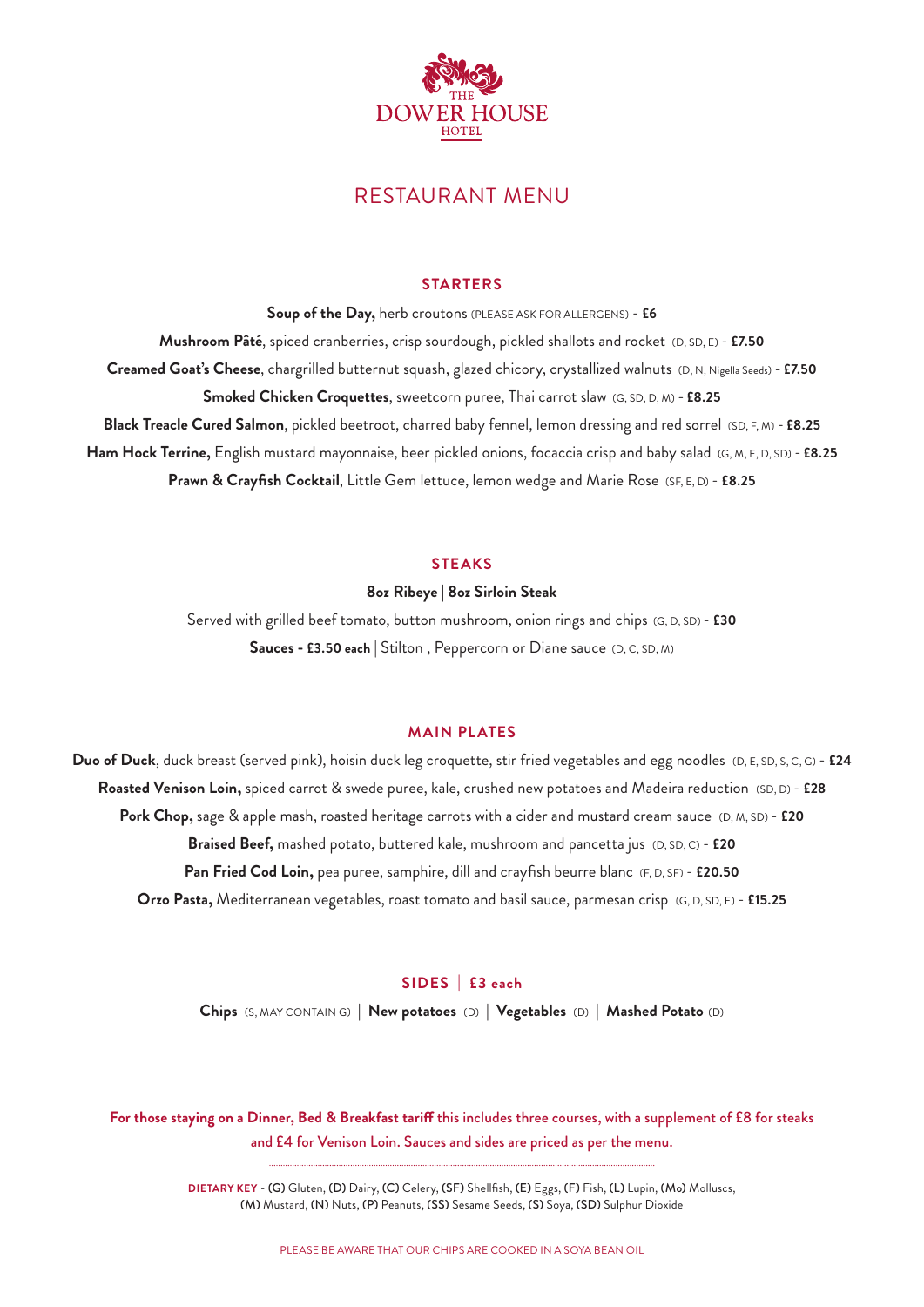

# BAR CLASSICS

## **Beef Burger**

two patties of ground beef, served with either Cheddar or Stilton cheese in a brioche bun. Served with chips (G, D, E, SS, SD) - **£15** (add two rashes of bacon for £2)

## **Cajun Chicken Burger**

buttermilk chicken with a cajun coating, salad, beef tomato and chorizo mayonnaise. Served in a brioche bun with chips (G, D, E, SD, SS) - **£15**

#### **Beer Battered Haddock**

hand cut chips, mushy peas and tartare sauce (G, D, E, F, SD) - **£15**

## **Vegetable Thai Green Curry**

rice and naan (G) - **£14** (available with chicken for £15)

#### **Lincolnshire Sausages**

mash, caramelised onion gravy (G, D, SD) - **£12**

## **Ham and Egg**

with chips (E, MAY CONTAIN G) - **£10**

#### **Chicken Caesar Salad** (D, E, G, F, M) - **£13**

#### **Pea and Mint Risotto**

with parmesan shavings (D, SD) - **£12**

**For those staying on a Dinner, Bed & Breakfast tariff** this includes three courses, with a supplement of £8 for steaks. Sauces and sides are priced as per the menu.

> **DIETARY KEY** - (G) Gluten, (D) Dairy, (C) Celery, (SF) Shellfish, (E) Eggs, (F) Fish, (L) Lupin, (Mo) Molluscs, (M) Mustard, (N) Nuts, (P) Peanuts, (SS) Sesame Seeds, (S) Soya, (SD) Sulphur Dioxide

> > PLEASE BE AWARE THAT OUR CHIPS ARE COOKED IN A SOYA BEAN OIL